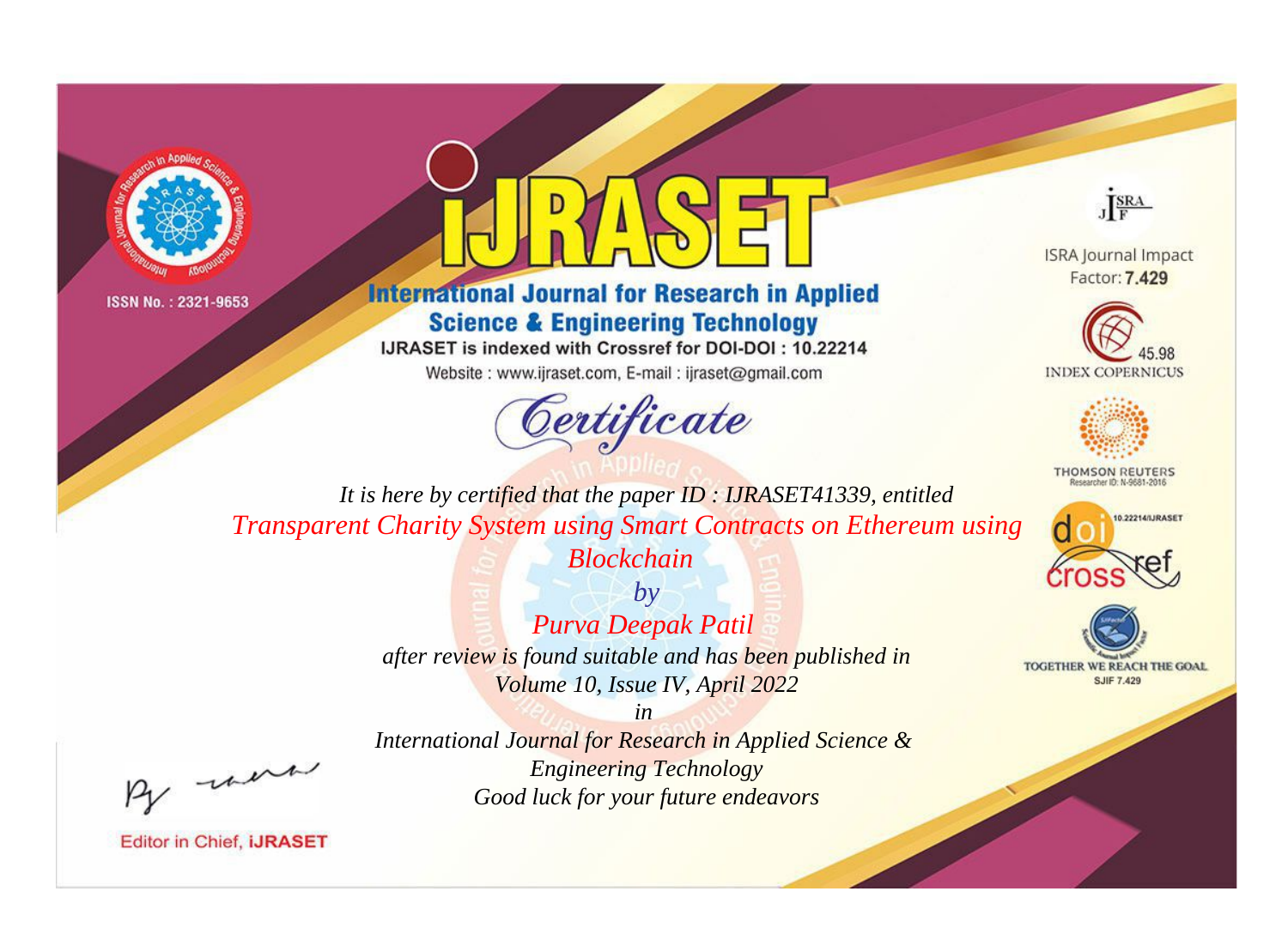



## **International Journal for Research in Applied Science & Engineering Technology**

IJRASET is indexed with Crossref for DOI-DOI: 10.22214

Website: www.ijraset.com, E-mail: ijraset@gmail.com





**ISRA Journal Impact** Factor: 7.429





**THOMSON REUTERS** 



TOGETHER WE REACH THE GOAL **SJIF 7.429** 

*It is here by certified that the paper ID : IJRASET41339, entitled Transparent Charity System using Smart Contracts on Ethereum using Blockchain*

> *by Dikshita Jaiprakash Mhatre after review is found suitable and has been published in Volume 10, Issue IV, April 2022*

, un

*International Journal for Research in Applied Science & Engineering Technology Good luck for your future endeavors*

*in*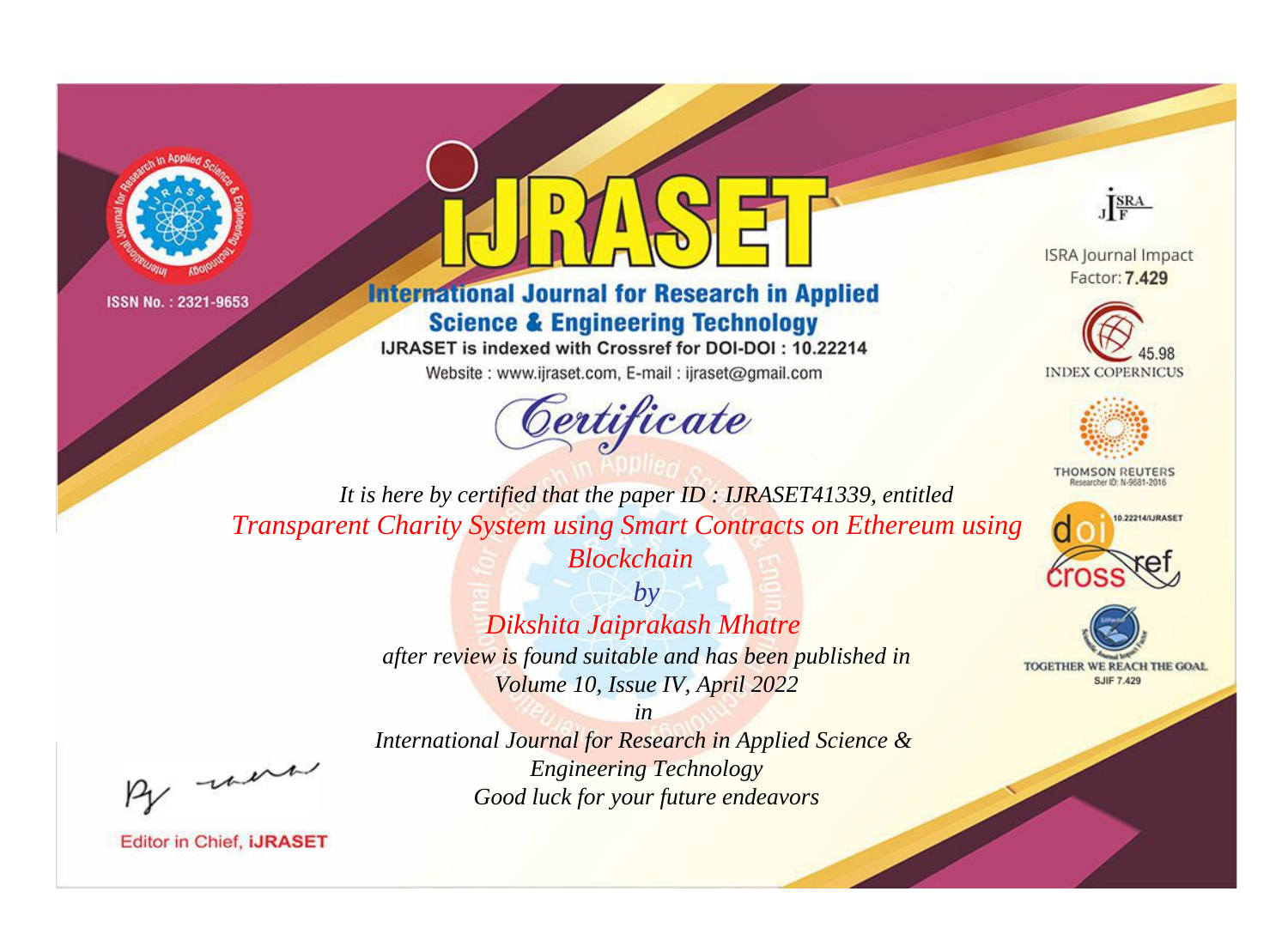



## **International Journal for Research in Applied Science & Engineering Technology**

IJRASET is indexed with Crossref for DOI-DOI: 10.22214

Website: www.ijraset.com, E-mail: ijraset@gmail.com





**ISRA Journal Impact** Factor: 7.429





**THOMSON REUTERS** 



TOGETHER WE REACH THE GOAL **SJIF 7.429** 

*It is here by certified that the paper ID : IJRASET41339, entitled Transparent Charity System using Smart Contracts on Ethereum using Blockchain*

> *by Nidhi Hemant Gharat after review is found suitable and has been published in Volume 10, Issue IV, April 2022*

, un

*International Journal for Research in Applied Science & Engineering Technology Good luck for your future endeavors*

*in*